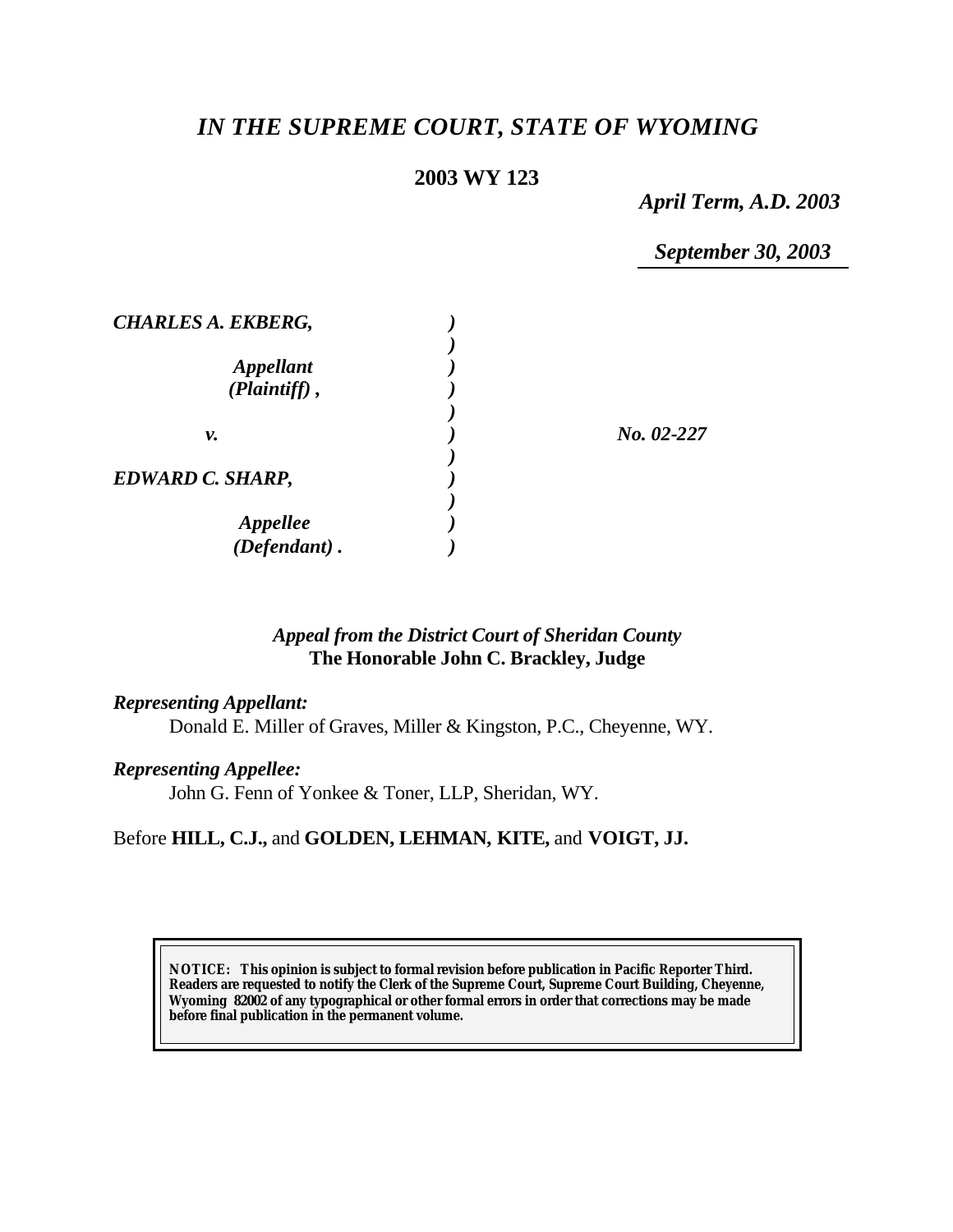#### **LEHMAN, Justice.**

[¶1] Charles A. Ekberg filed suit requesting, in part, specific performance of an option to purchase real property. Ekberg appeals the district court's assessment of damages. We affirm.

#### *ISSUES*

[¶2] Ekberg sets forth the following issues on appeal:

I. Did the trial court abuse its discretion in denying the appellant's timely motion for leave to amend as set out in his "Motion for Second Amended Complaint"?

II. Did the evidence support the district court's findings as to:

A. Appellant's claim for lost rental and appellee's claim for right to offset as of September 15, 2001;

B. Appellant was barred from his legal right to enter the property after September 15, 2001.

Appellee Edward C. Sharp phrases the issues on appeal as:

Did the District Court abuse its discretion when denying Appellant/Plaintiff Ekberg's Motion to Amend his complaint a second time?

Did the District Court abuse its discretion when holding that Appellant/Plaintiff Ekberg failed to meet his burden of proof on his damage claims?

#### *FACTS*

[¶3] Sharp and Ekberg entered into a "Lease with Purchase Option" on June 19, 2000. The lease provided that Sharp would lease to Ekberg the furnished upstairs apartment of a two-story residence located at 631West Loucks Street, Sheridan, Wyoming. The agreement further granted Ekberg an option to purchase that property. In August of 2001, Eckberg notified Sharp, in writing, that he was going to exercise his option to purchase the property and enclosed a check for \$5,000.00. On September 14, 2001, Sharp, through his attorney, notified Ekberg via letter that Sharp would not honor the purchase option because Sharp believed it not to be legally binding.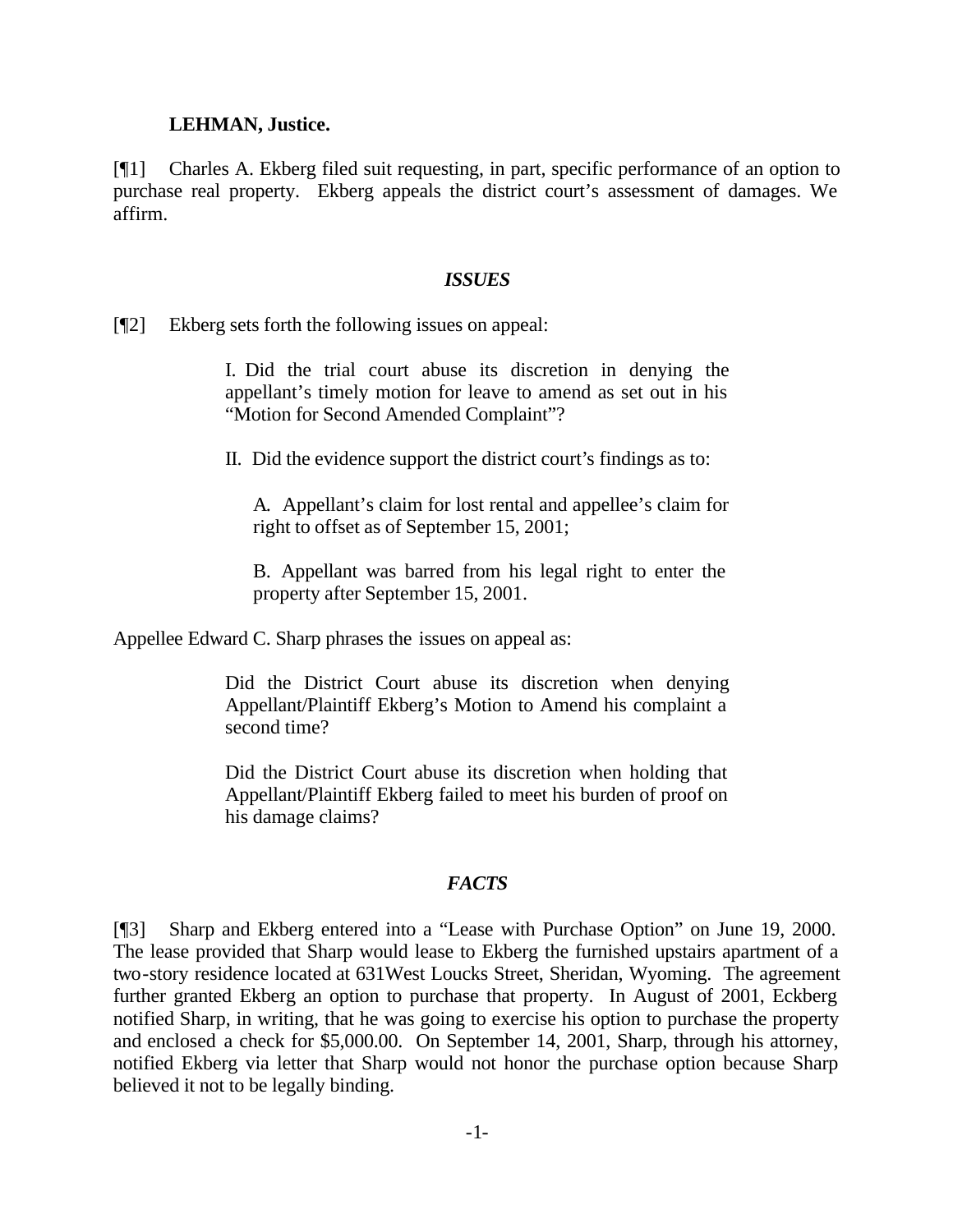[¶4] On September 25, 2001, Sheridan County Title Insurance Agency informed Sharp, in writing, that Ekberg had tendered \$82,000.00 to the agency for the purpose of paying the full amount of the purchase price. The agency suggested closing on the real property occur October 1, 2001. Two days later, Sharp's attorney reiterated Sharp's intention not to honor the purchase option.

[¶5] On October 1, 2001, Ekberg filed his original complaint seeking specific performance of the purchase option. Sharp timely answered the complaint. The district court then held a scheduling conference on January 11, 2002, and set the matter for trial August 9, 2002. The district court also set a dispositive motion filing deadline of February 18, 2002, and a discovery cut-off date of July 1, 2002.

[¶6] Subsequently, the parties both filed motions for summary judgment. Ekberg then amended his complaint, after obtaining permission to do so by the district court through formal motion, on March 15, 2002. In this amended complaint, Ekberg alleged causes of action for breach of contract, specific performance, and damages related to lost rental income. Sharp also moved for leave to assert counterclaims against Ekberg, which was granted by the district court.

[¶7] The district court granted Ekberg partial summary judgment for specific performance of the purchase option on June 24, 2002. Thereafter, on July 10, 2002, Ekberg filed a motion to again amend his complaint along with a proposed second amended complaint. This second amended complaint included the same causes of action as the amended complaint but added a request for damages related to loss of business income, loss of use of enjoyment of the property, and other damages. Sharp filed opposition to this motion, and Ekberg replied. The district court denied Ekberg's motion on July 22, 2002.

[¶8] On August 9, 2002, a bench trial was held concerning damages and the asserted crossclaims. After trial, the district court offset Sharp's expenses against Ekberg's actual lost rental income paid by tenants of the lower apartment of the property; indicated that insufficient facts were presented to support that Ekberg was required to pay additional rent to Sharp; found that Ekberg could have entered the premises and was therefore not entitled to expenses; and granted all interest earned on the \$82,000.00 escrowed amount to Sharp. This appeal followed.

# *STANDARD OF REVIEW*

[¶9] The law in Wyoming is well settled that the decision to allow amendment to pleadings is vested within the sound discretion of the district court. That decision will be reversed only for an abuse of discretion shown by clear evidence. *Dynan v. Rocky Mountain Fed. Sav. & Loan*, 792 P.2d 631, 640 (Wyo. 1990); *Bush v. Duff*, 754 P.2d 159, 166-67 (Wyo. 1988); *Robertson v. TWP, Inc.*, 656 P.2d 547, 551 (Wyo. 1983); *Elder v. Jones*, 608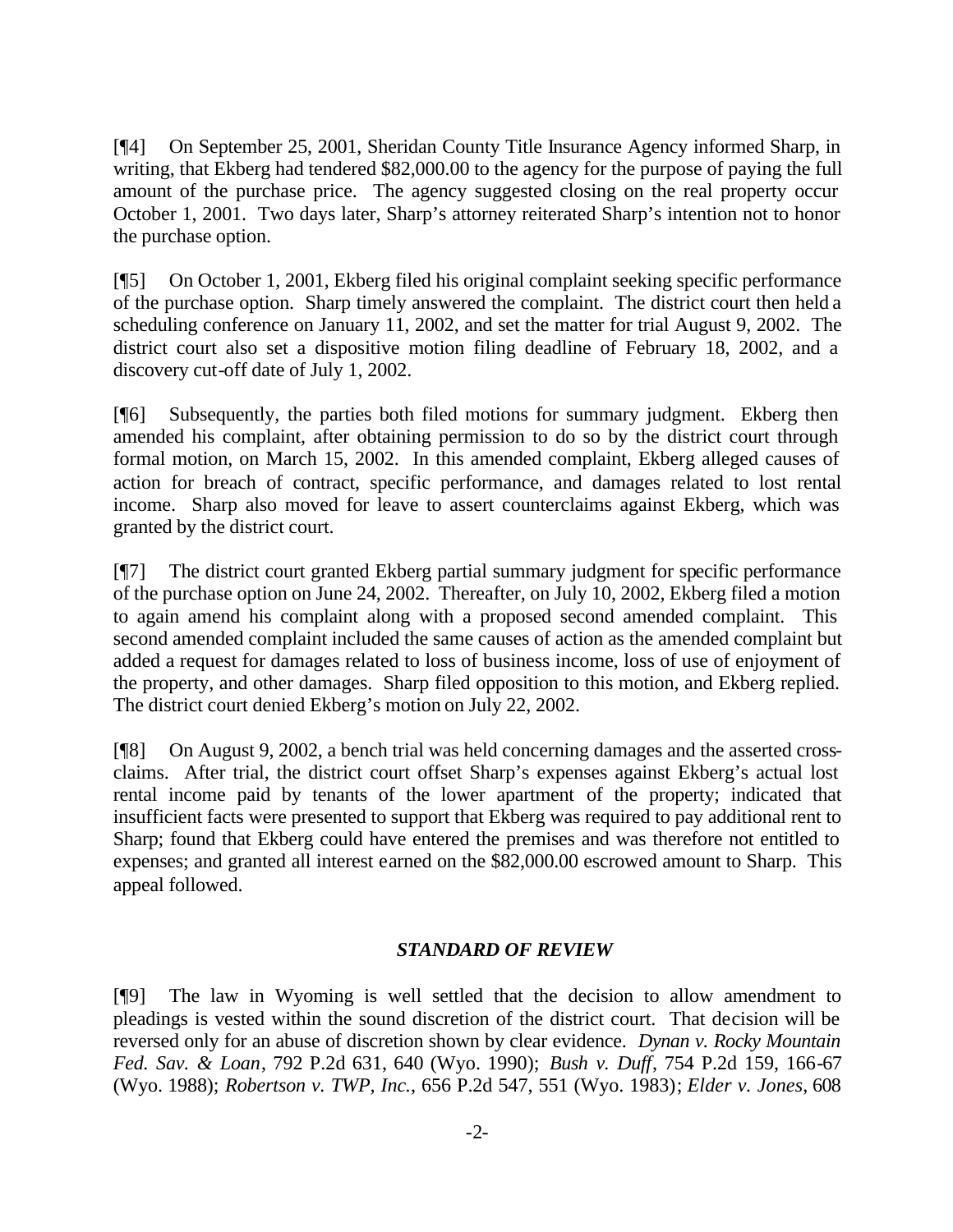P.2d 654, 657 (Wyo. 1980); *Rose v. Rose*, 576 P.2d 458, 459 (Wyo. 1978); *Breazeale v. Radich*, 500 P.2d 74, 74 (Wyo. 1972).

> Judicial discretion is a composite of many things, among which are conclusions drawn from objective criteria; it means a sound judgment exercised with regard to what is right under the circumstances and without doing so arbitrarily or capriciously. *In re: Worker's Compensation Claim of Shryack*, 3 P.3d 850, 855 (Wyo. 2000) (quoting *Vaughn v. State*, 962 P.2d 149, 151 (Wyo. 1998)). An abuse of discretion has also been said to have occurred only when the decision shocks the conscience of the court and appears to be so unfair and inequitable that a reasonable person could not abide it. *Hall v. Hall*, 2002 WY 30, ¶12, 40 P.3d 1228, ¶12 (Wyo. 2002); *Everheart v. S & L Industrial*, 957 P.2d 847, 853 (Wyo. 1998); *Goddard v. Colonel Bozeman's Restaurant*, 914 P.2d 1233, 1238 (Wyo. 1996).

*Sinclair Oil Corp. v. Pub. Serv. Comm'n*, 2003 WY 22, ¶41, 63 P.3d 887, ¶41 (Wyo. 2003).

[¶10] Our standard of review when a trial is held before the bench is also well established:

The factual findings of a judge are not entitled to the limited review afforded a jury verdict. While the findings are presumptively correct, the appellate court may examine all of the properly admissible evidence in the record. Due regard is given to the opportunity of the trial judge to assess the credibility of the witnesses, and our review does not entail weighing disputed evidence. Findings of fact will not be set aside unless the findings are clearly erroneous. A finding is clearly erroneous when, although there is evidence to support it, the reviewing court on the entire evidence is left with the definite and firm conviction that a mistake has been committed. We review a district court's conclusions of law de novo on appeal.

*Carroll v. Bergen*, 2002 WY 166, ¶9, 57 P.3d 1209, ¶9 (Wyo. 2002) (quoting *Springer v. Blue Cross and Blue Shield of Wyoming*, 944 P.2d 1173, 1175-76 (Wyo. 1997)); *see also Saulcy Land Co. v. Jones*, 983 P.2d 1200, 1203 (Wyo. 1999).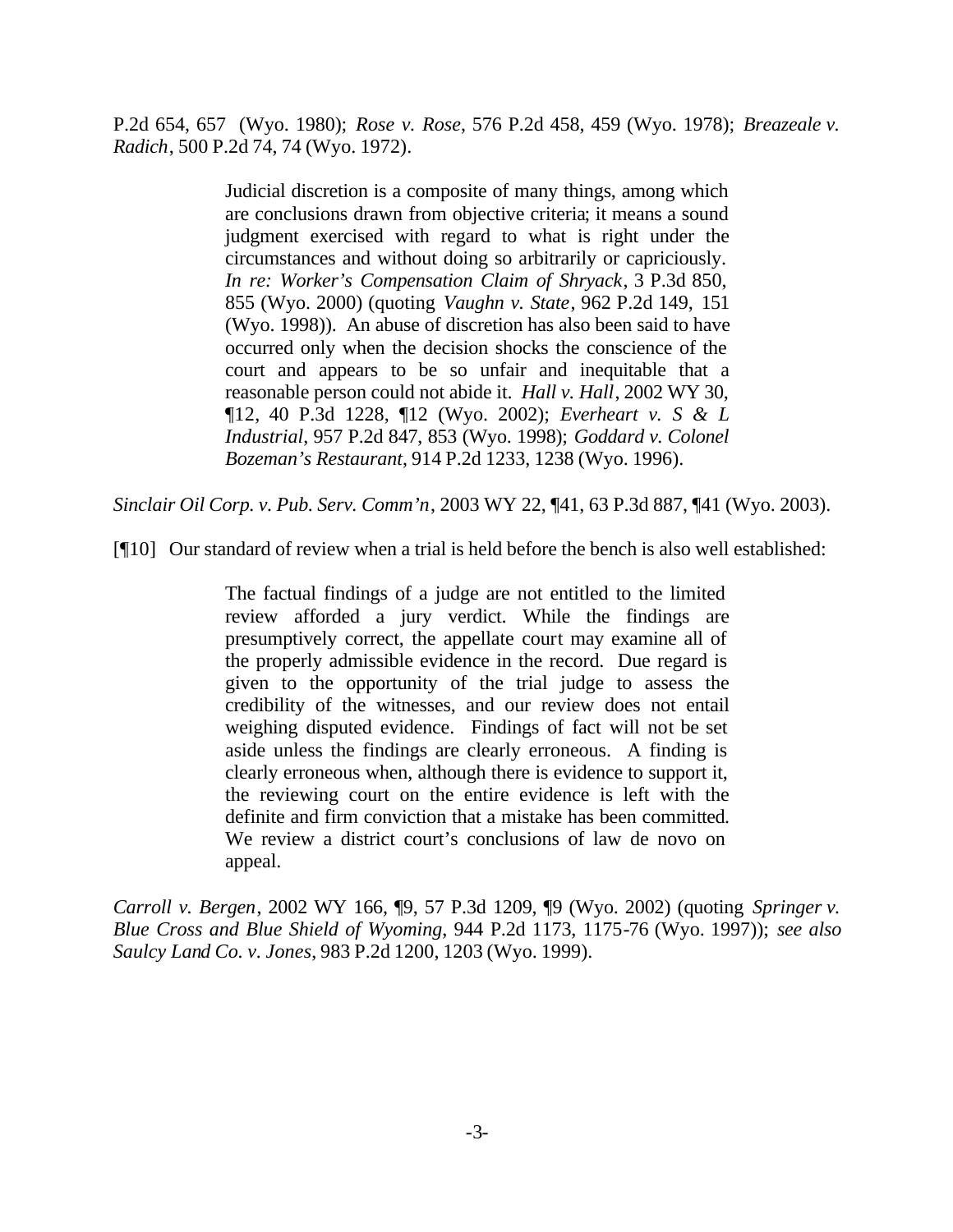#### *DISCUSSION*

#### *Denial of Motion to Amend Pleadings*

[¶11] In his first issue on appeal, Ekberg asserts that under the circumstances where he had tendered \$82,000.00 under the purchase option and had been denied access to the real property, it was an abuse of discretion for the trial court to refuse to allow him to amend his complaint so that he could claim all his legal damages. Specifically, Ekberg argues that the first time he received official notice that he had a right to enter the real property as of September 15, 2001, was when the district court granted partial summary judgment on June 24, 2002. Accordingly, he contends that this marked the first day in which he could have been able to fathom he possessed a claim of damages as asserted in his proposed second amended complaint for loss of business income and loss of use of enjoyment of the property. In addition, Ekberg argues that less than two weeks after receiving such notice and less than a week after Sharp filed his amended answer and counterclaim, he filed his motion for leave to file the second amended complaint.

[¶12] Wyoming Rule of Civil Procedure 15 addresses amendment of pleadings. That rule provides, in applicable part (emphasis added):

> (a) *Amendments*. – A party may amend the party's pleading once as a matter of course at any time before a responsive pleading is served, or if the pleading is one to which no responsive pleading is permitted and the action has not been placed upon the trial calendar, the party may so amend it at any time within 20 days after it is served. *Otherwise a party may amend the party's pleading only by leave of court or by written consent of the adverse party; and leave shall be freely given when justice so requires*. . . .

> (b) *Amendments to Conform to the Evidence*. – When issues not raised by the pleadings are tried by express or implied consent of the parties, they shall be treated in all respects as if they had been raised in the pleadings. *Such amendment of the pleadings as may be necessary to cause them to conform to the evidence and to raise these issues may be made upon motion of any party at any time, even after judgment; but failure so to amend does not affect the result of the trial of these issues.* If evidence is objected to at the trial on the ground that it is not within the issues made by the pleadings, the court may allow the pleadings to be amended and shall do so freely when the presentation of the merits of the action will be subserved thereby and the objecting party fails to satisfy the court that the admission of such evidence would prejudice the party in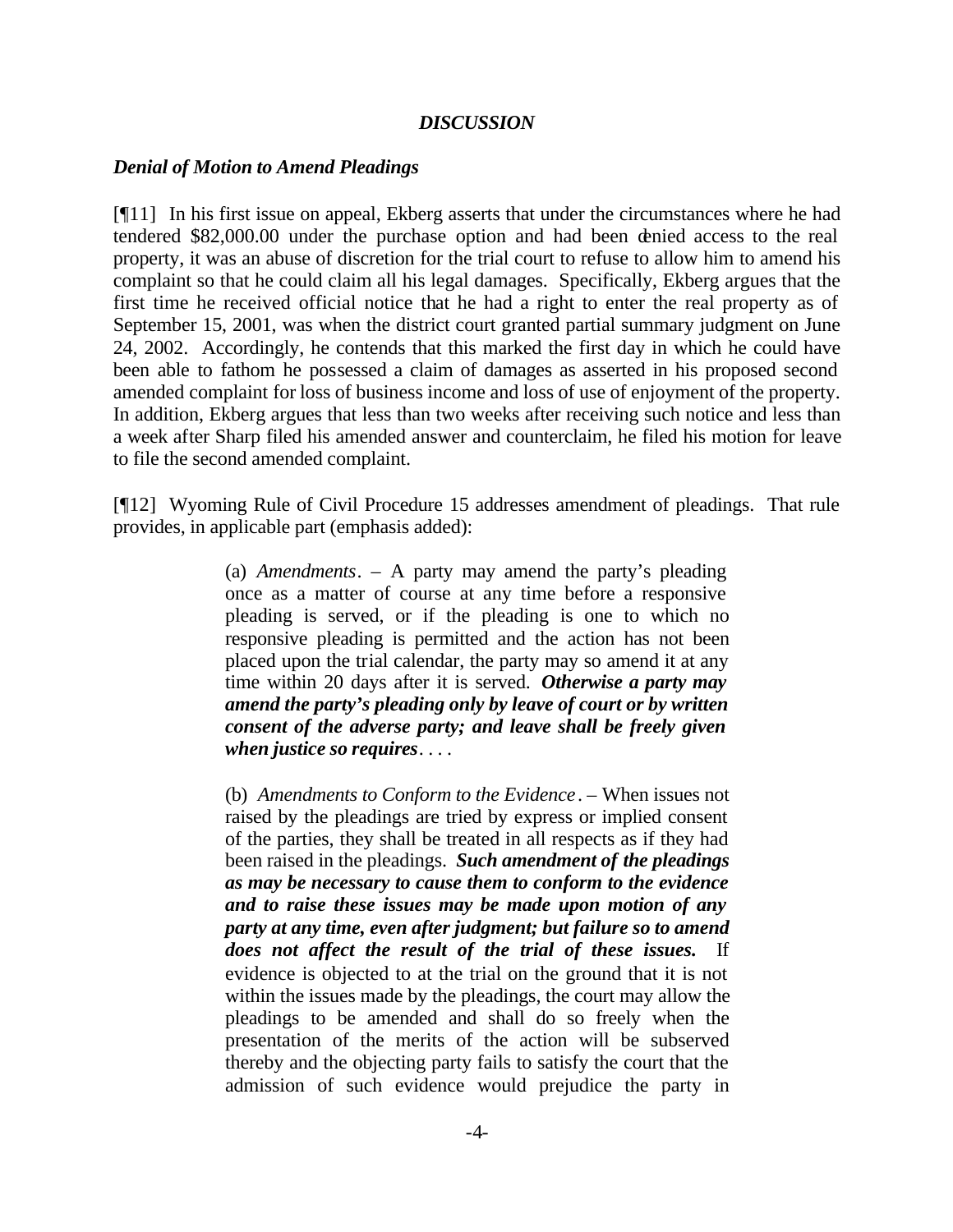maintaining the party's action or defense upon the merits. The court may grant a continuance to enable the objecting party to meet such evidence.

Wyoming Rule of Civil Procedure 16 is also applicable in this instance as the district court set particular deadlines in this matter. That rule authorizes the district court to set certain dates, including the setting of pretrial conferences, deadlines for pretrial motions, and deadlines for the completion of discovery and to address any other appropriate matters. The objectives of the rule are to allow the district court to expedite the disposition of actions, establish early and continuing control over actions, and facilitate settlement of the case. In addition, under this rule, the dates set by the district court may not be modified except "upon a showing of good cause." *See also Carroll v. Bergen*, 2002 WY 166, ¶20 (recognizing that adherence to scheduling orders is critical in maintaining the integrity of judicial proceedings; that pretrial orders control the issues to be litigated, allowing the parties to rely on the pretrial order exhibit and witness lists to prepare their cases; and holding that the trial court is vested with extensive authority to enforce such pretrial orders).

[¶13] The facts in this matter establish that Ekberg sought to amend his complaint for the second time on July 10, 2002, after the discovery cut-off deadline of July 1, 2002, had passed and only shortly before the scheduled trial date of August 9, 2002. As indicated previously, the district court scheduled these dates in a scheduling conference held on January 11, 2002. Therefore, Ekberg had sufficient notice of these dates.

[¶14] Moreover, Ekberg provided the district court with no explanation of why he could not have made the additional amendments to his pleadings much earlier. Ekberg contends that he could not have envisioned requesting damages for loss of business income and loss of use of enjoyment of the property until the district court issued its order granting partial summary judgment on June 24, 2002. We do not believe this to be the case. Clearly as early as October 1, 2001, the date Ekberg filed his original complaint seeking to enforce the purchase option or in any event on at least March 15, 2002, the date Ekberg was given permission to file his first amended complaint, he should have contemplated the damages which reasonably flow from his asserted breach of contract claim.

[¶15] Additionally, allowing a last minute amendment to Ekberg's complaint after the discovery cut-off date and just a few weeks before trial would have caused Sharp both undue prejudice and delay. Allowing the amendment to occur, in essence, would have allowed Ekberg to raise additional claims for damages, occasioning the need for significantly more discovery and substantial delay in the proceedings. Accordingly, Ekberg's efforts to bring additional last minute theories for loss of business income and loss of use of enjoyment of the property damages may be characterized as unfair, unjust, and prejudicial to Sharp. As such, we hold that Ekberg failed to show good cause for his motion to amend under either W.R.C.P. 15 or 16. We hold, therefore, that the district court did not abuse its discretion when it denied Ekberg's motion to amend his complaint a second time.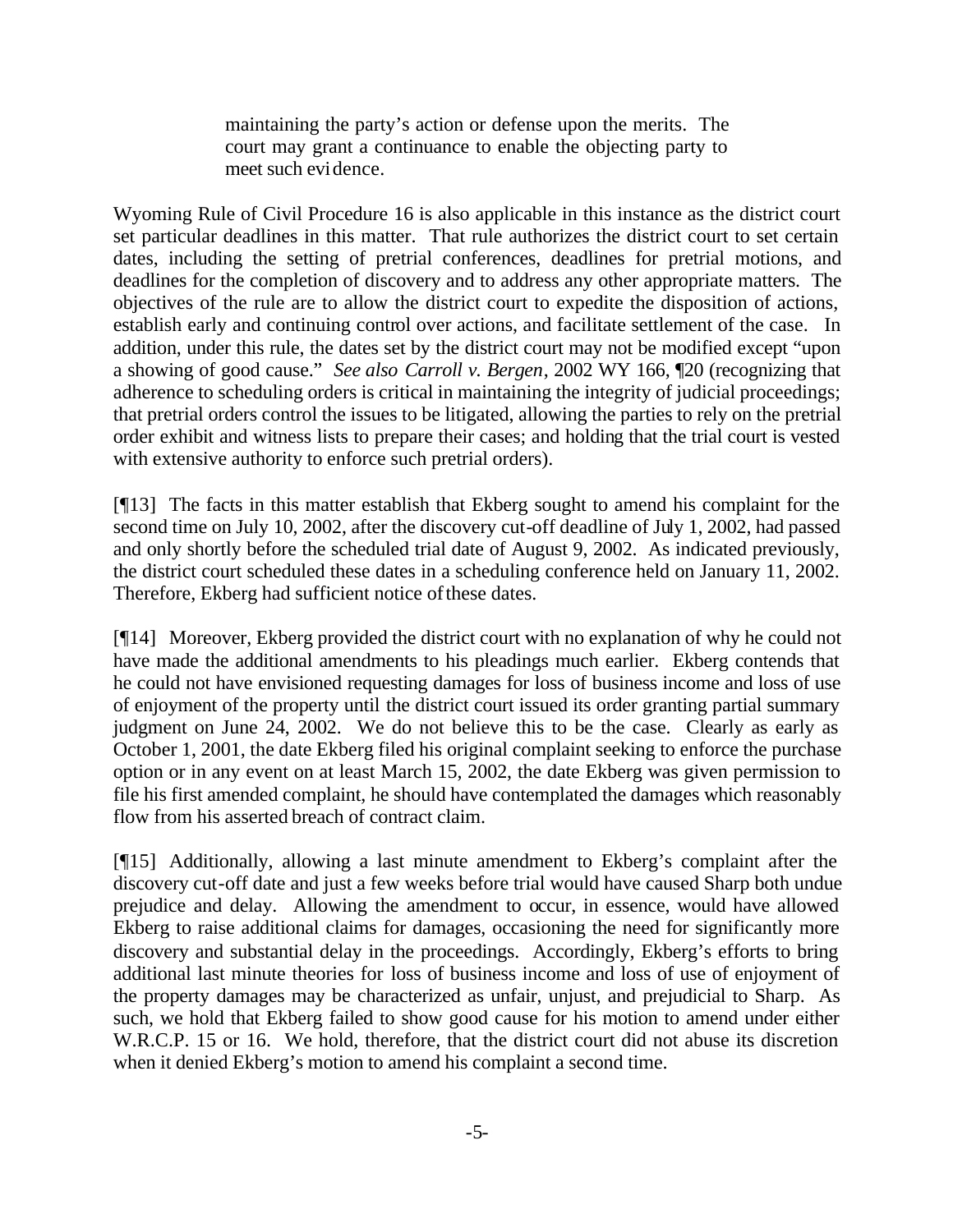# *Sufficiency of the Evidence in Assessment of Damages*

[¶16] Ekberg asserts that the district court erred by finding that any rents due him during the period after September 15, 2001, were offset by the expenses Sharp incurred in maintaining the property and the interest Ekberg earned from the purchase proceeds over that same time frame. Ekberg's argument is founded on two theories. First, Ekberg contends that the amount for which he could have rented the property would have been higher than what was actually received. Secondly, Ekberg claims there should not have been an offset for the interest the purchase proceeds earned pending the completion of the sale.

[¶17] Ekberg provides no analyses detailing why the district court's determination was unsupported by the evidence. In making his argument, Ekberg merely contends that his selfserving testimony and some testimony of Sharp were virtually uncontested and should have been relied upon by the district court. Thus, the crux of Ekberg's argument depends on the issue of credibility of those witnesses. Review of the transcript discloses that Ekberg testified over objection that it was his opinion that the main floor and basement of the real property could have been rented for \$975.00 to \$1,000.00 per month. This opinion was based on a hearsay letter from a realtor, purported newspaper advertisement concerning rentals in the Sheridan area, and Ekberg's own asserted experience in attempting to locate rental properties in that same area. The indicated realtor never testified nor were the letter or newspaper advertisements ever admitted into evidence. Accordingly, Ekberg provided little support or foundation with respect to his opinion.

[¶18] Ekberg further attempts to "back into" his conjectural monthly rental amount by arguing that it is supported by his rental of the upper floor for \$450.00 per month, and Bernard and Alice Harnish renting the main floor and basement of the real property for \$400.00 per month during part of the applicable period—combined with a "good renter" discount afforded the Harnishes for performing certain tasks at the property, taking good care of the property, and paying their rent on time, estimated at \$200.00 to \$300.00 per month. Thus, Ekberg asserts that the monthly rental of the entire property would have been \$1,050.00 to \$1,150.00 per month. Review of the "good renter" discount amounts quoted by Ekberg discloses that they were based on the speculative and conjectural opinion of Sharp given during his testimony at trial.

[¶19] The district court was provided credible evidence that Ekberg indeed rented the upper floor of the property for \$450.00 per month and that Bernard and Alice Harnish rented the main floor and basement for \$400.00 per month during part of the applicable period. Therefore, the district court had a substantiated basis for utilizing these figures in making its determination. In *Avery v. State*, 2002 WY 87, ¶5, 47 P.3d 973, ¶5 (Wyo. 2002), we recognized:

> On appeal, sufficiency of the evidence is analyzed by viewing the evidence in the light most favorable to the prevailing party and by affording to the prevailing party the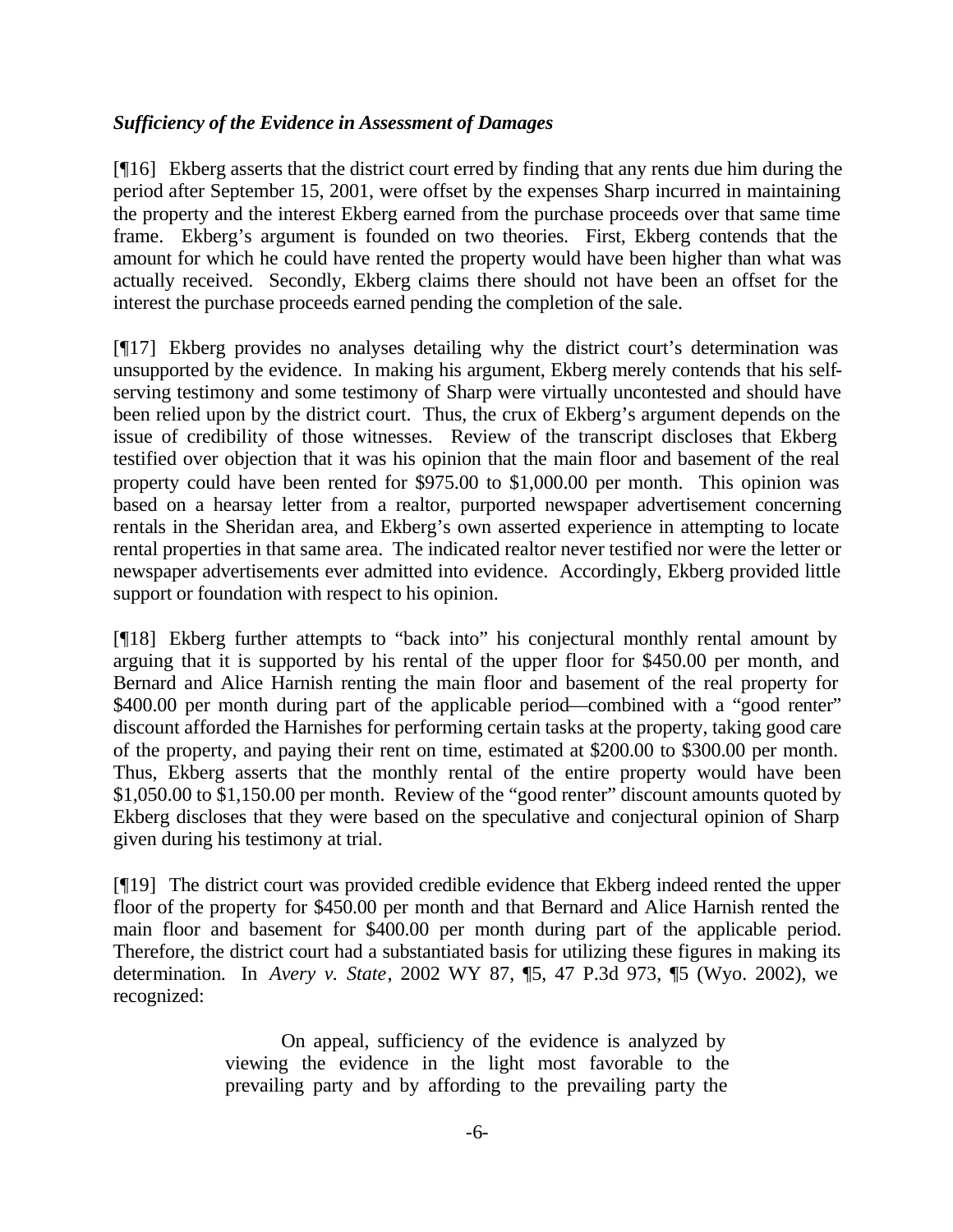benefit of all reasonable inferences that may be drawn from that evidence. *Nollen v. State*, 12 P.3d 682, 684 (Wyo. 2000) (quoting *Rodriguez v. State*, 962 P.2d 141, 148 (Wyo. 1998)). We do not reweigh the evidence or re-examine the credibility of the witnesses. *Nollen*, 12 P.3d at 684 (quoting *Rodriguez*, 962 P.2d at 148). Neither do we usually consider conflicting evidence presented by the non-prevailing party. *Williams v. State*, 986 P.2d 855, 857 (Wyo. 1999). Where, however, as here, the fact finder was a judge, rather than a jury, our role is somewhat more expansive:

> "The factual findings of a judge are not entitled to the limited review afforded a jury verdict. *Hopper v. All Pet Animal Clinic, Inc.*, 861 P.2d 531, 538 (Wyo. 1993). While the findings are presumptively correct, the appellate court may examine all of the properly admissible evidence in the record. *Id.* Due regard is given to the opportunity of the trial judge to assess the credibility of the witnesses, and our review does not entail weighing disputed evidence. *Id.* Findings of fact will not be set aside unless the findings are clearly erroneous. *Id.* A finding is clearly erroneous when, although there is evidence to support it, the reviewing court on the entire evidence is left with the definite and firm conviction that a mistake has been committed. *Id."*

*Stroup v. Oedekoven*, 995 P.2d 125, 128 (Wyo. 1999) (quoting *Springer v. Blue Cross and Blue Shield of Wyoming*, 944 P.2d 1173, 1175-76 (Wyo. 1997)). When supported by substantial evidence, a judge's factual findings will not be disturbed on appeal unless they are against the great weight of the evidence. *McNeiley v. Ayres Jewelry Co.*, 886 P.2d 595, 597 (Wyo. 1994); *Leavell v. Linn*, 884 P.2d 1364, 1368 (Wyo. 1994).

We simply do not find the trial court's findings to be clearly erroneous.

[¶20] Ekberg also argues that the interest earned on the deposited amount of \$82,000.00 should not have been credited as an offset in Sharp's favor. He contends that the district court improperly credited Sharp with the expenses Sharp incurred managing the property over the applicable time period. We are not persuaded. Sharp testified that he should be entitled to interest on the \$82,000.00 from September 15, 2001, to August 31, 2002, at 2.5% interest, for a total of \$1,793.77. Likewise, Sharp testified that he was required to pay \$1,417.38 in expenses over the applicable period regarding the property. These amounts were further supported by admitted documentary evidence presented at trial. Obviously,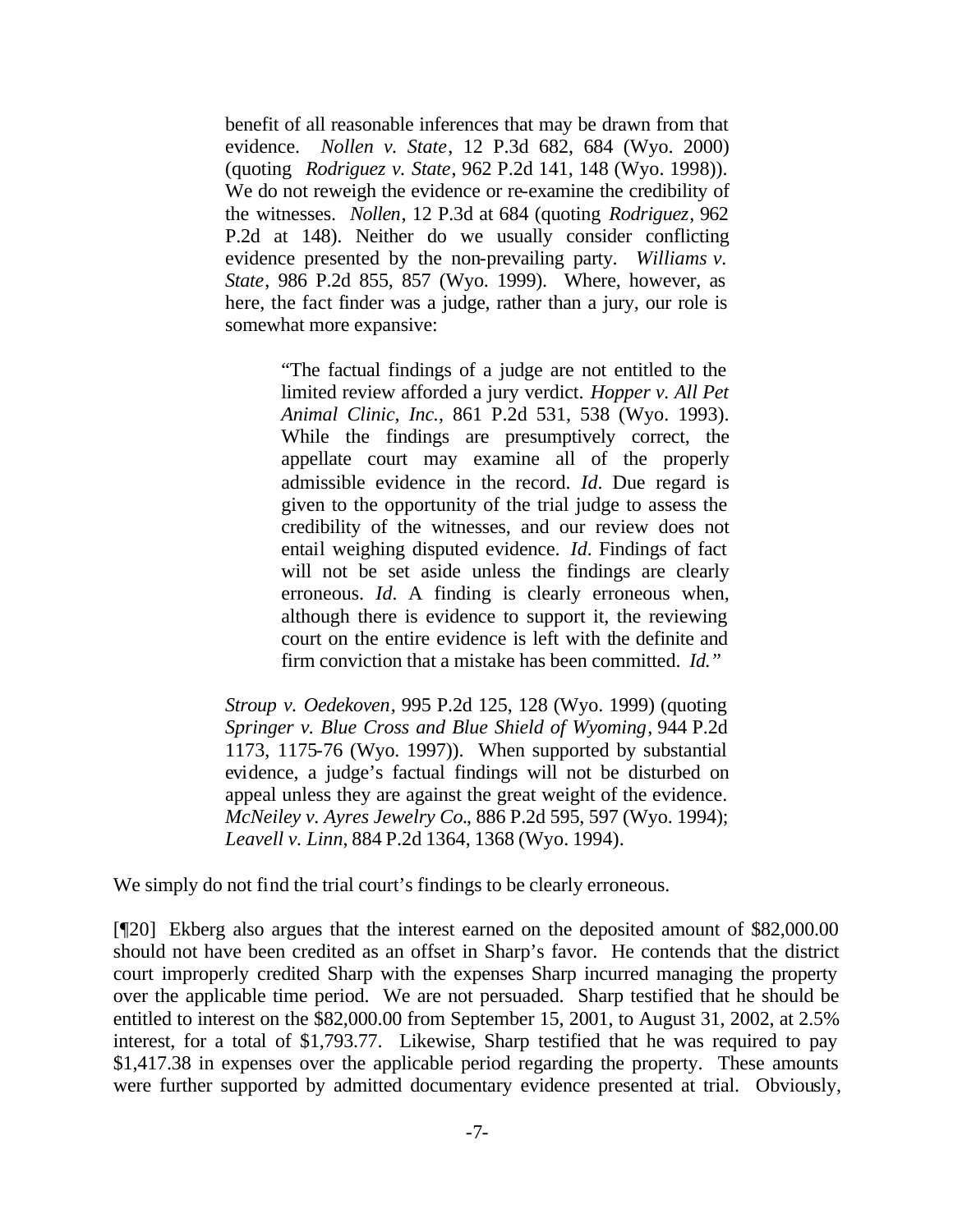during the period that Ekberg sought to recover rents concerning the property, Ekberg was not required to incur the maintenance, repair, insurance, taxes, and other related expenses associated with owning and renting the property. Accordingly, we hold that the trial court did not abuse its discretion when it applied the setoff as determined.

[¶21] Finally, Ekberg complains that the district court erred in finding that Ekberg was not denied his legal right to enter the property after September 15, 2001, and in refusing to grant him damages related to hotel expenses. Ekberg testified that he last used the property in mid-October, 2001, and contends that he did not learn of his right to occupy the property until the district court issued its order on partial summary judgment on June 24, 2002. Ekberg also asserted during his testimony that he had incurred a \$389.48 expense for staying in a hotel because he was not able to possess the property. Nevertheless, other testimony at trial, along with Ekberg's admissions, establishes that Ekberg continued to possess a key to the upper apartment, left personal belongings within the apartment, and never provided notice that he was going to move out of the apartment. Bernard Harnish also testified that Ekberg telephoned him twice during the applicable period and requested that Harnish turn off some telephone equipment owned by Ekberg in the apartment. Critically, although he attempted to discount his statements, Ekberg in responding to interrogatories admitted that he continued to occupy and use the apartment after September 15, 2001.

[¶22] Accordingly, we hold that credible evidence was presented to the district court to support its determination that Ekberg was not barred from his legal right to enter the property after September 15, 2001, and denying his request for damages related to hotel expenses. As we recognized in *Williams v. Collins Communications, Inc.*, 720 P.2d 880, 892-93 (Wyo. 1986):

> The rules on specific performance explained in *McCoy Farms, Inc. v. J & M McKee*, 263 Ark. 20, 563 S.W.2d 409, cert. denied 439 U.S. 862, 99 S.Ct. 184, 58 L.Ed.2d 171 (1978), lend support to our conclusion:

> > ". . . Specific performance is an equitable remedy which compels the performance of a contract on the precise terms agreed upon or such a substantial performance as will do justice between the parties under the circumstances. It is a means of compelling a contracting party to do precisely what he should have done without being coerced by a court. 81 C.J.S. Specific Performance § 2, 701; 71 Am.Jur.2d 10, Specific Performance, § 1; Restatement of the Law, Contracts § 358, Comment a, § 359(2), § 360(b), § 326(c). The object in such cases is to place the party without fault in as nearly the same position as he would have been had there been no default by the other party. *Pillsbury v.*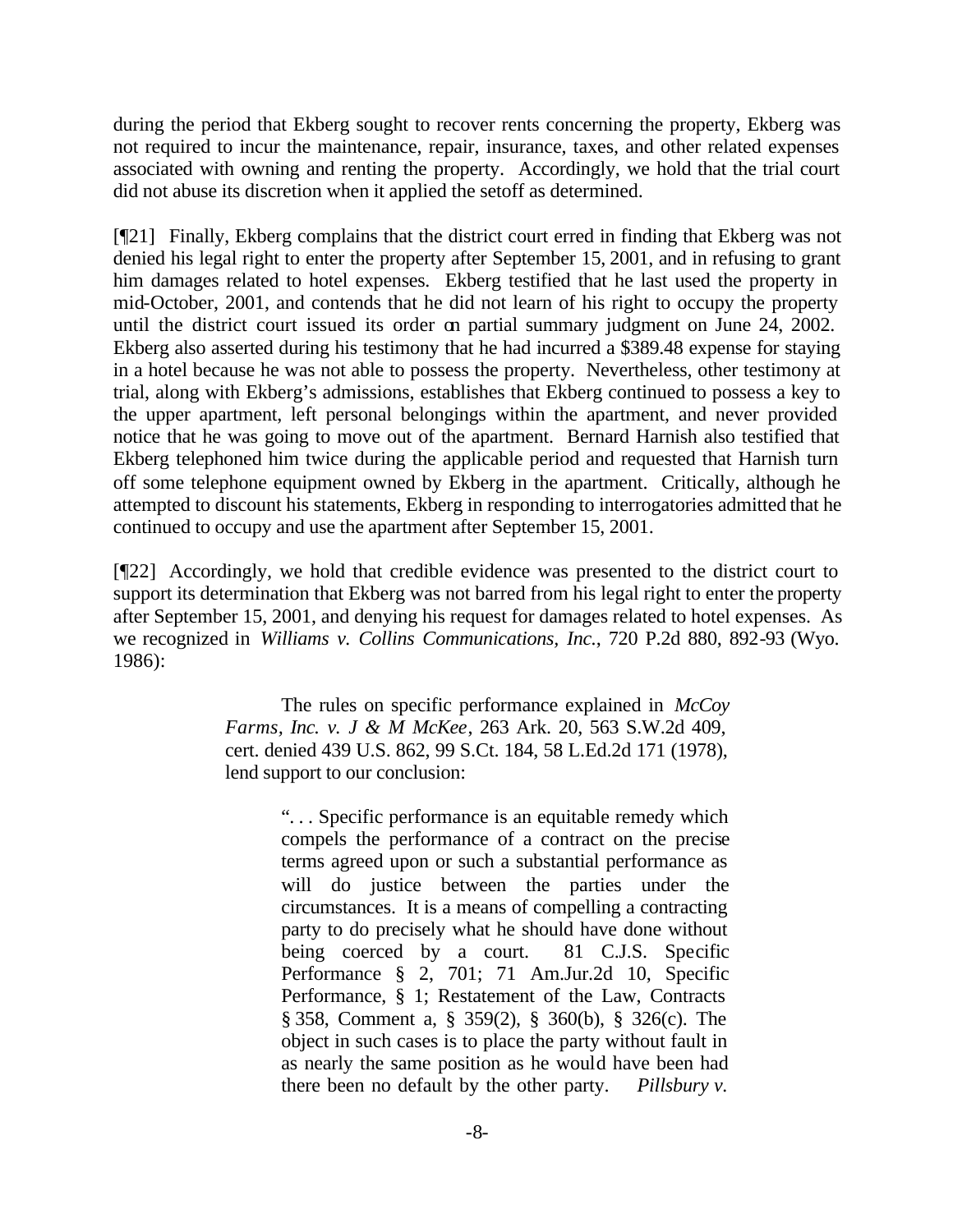*J.B. Streeter, Jr. Co.*, 15 N.D. 174, 107 N.W. 40 (1906). The guiding principle in such cases is to relate the contract back to the date set therein. *Ellis v. Mihelis*, 60 Cal.2d 206, 32 Cal.Rptr. 415, 384 P.2d 7 (1963); *Meyer v. Benko*, 55 Cal.App.3d 937, 127 Cal.Rptr. 846 (1976)." (Emphasis added.) 563 S.W.2d at 415.

As indicated in the above quotation, the object of specific performance is to place the party without fault in the position he would have been in had there been no default.

[¶23] In that same case, we addressed the proper considerations that must be made when specific performance is granted. We stated:

> An accounting was required in *Duane Sales, Inc. v. Carmel*, 57 A.D.2d 1003, 394 N.Y.S.2d 307 (1977), reversed on other grounds, 49 N.Y.2d 862, 427 N.Y.S.2d 930, 405 N.E.2d 175 (1980), after specific performance of a real property purchase option agreement had been granted. The New York Supreme Court modified the judgment, concluding that:

> > ". . . an accounting should be had which should take into consideration, among other things, the following: *the rents received by defendants during the period from the date of the conveyance of the title to the premises*; any profits resulting to the defendants in their operation of the property; any losses sustained by the plaintiff because of the delay in conveyance of title; necessary expenses incurred by the defendants in the operation of the property, such as payments of principal and interest on the mortgage, property taxes, insurance, and minor repairs; the benefits to the plaintiff in retaining the use of the purchase money during the pendency of the litigation." (Emphasis added.) 394 N.Y.S.2d at 308, 405 N.E.2d at 175.

Although *Duane Sales* was reversed on other grounds by the Court of Appeals of New York, the quoted language regarding the accounting was cited with approval in *Bravo v. Buelow*, 214 Cal.Rptr. 65, 168 Cal.App.3d 208 (1985), an action for specific performance of a real estate sales contract. The California Court of Appeal further said: